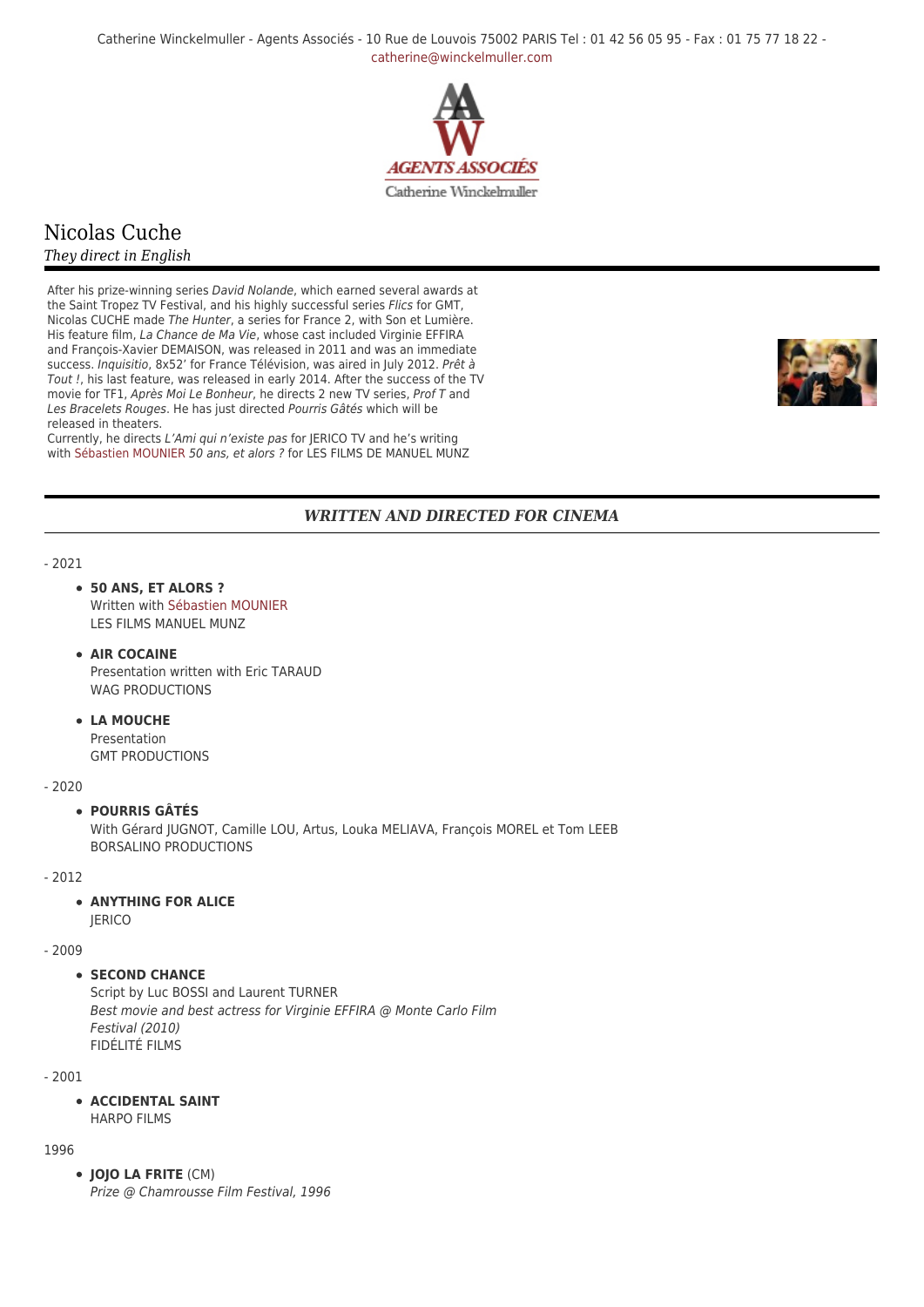- 2020

- **L'AMI QUI N'EXISTE PAS** Starring Audrey DANA JERICO TV et FRANCE TV
- **LA REPARATION VOLONTAIRE** Mini-série 6x52' BIG BAND STORY

#### - 2018

**LES BRACELETS ROUGES** Season 2 VEMA PRODUCTIONS - TF1

- 2017

- **LES BRACELETS ROUGES** 6X52' VEMA PRODUCTIONS - TF1
- **DEUX GOUTTES D'EAU** 90' VEMA PRODUCTIONS - FRANCE 2

#### - 2016

**PROFESSOR T.** 52' 4 épisodes VEMA PRODUCTIONS - TF1

- 2015

**APRÈS MOI LE BONHEUR** 90' CAPA DRAMA - TF1

#### - 2009

- **INQUISITIO** 8 x 52' SEPTEMBRE PRODUCTION
- **LE CHASSEUR** 6X52' SON ET LUMIÈRE - FRANCE 2

#### - 2007

**FLICS** 4X52' GMT PRODUCTIONS - TF1

#### - 2005

- **DAVID NOLANDE** 6X52' GMT - FRANCE 2
- **LA BONNE COPINE** 96' DEMD - TF1
- **HARCELÉ** CAPA DRAMA - M6
- **AU MARTIN PECHEUR** 90' DEMD - TF1
- **CHAMBRE 13** Episode : Réveil Difficile GTV - ELKIN COMMUNICATION - 13 EME RUE
- **JOSÉPHINE ANGE GARDIEN** Episodes : Paillettes, Claquettes et Champagne - Une Famille Pour Noël DEMD/TF1

# *SHORT FILM'S WRITER AND DIRECTOR*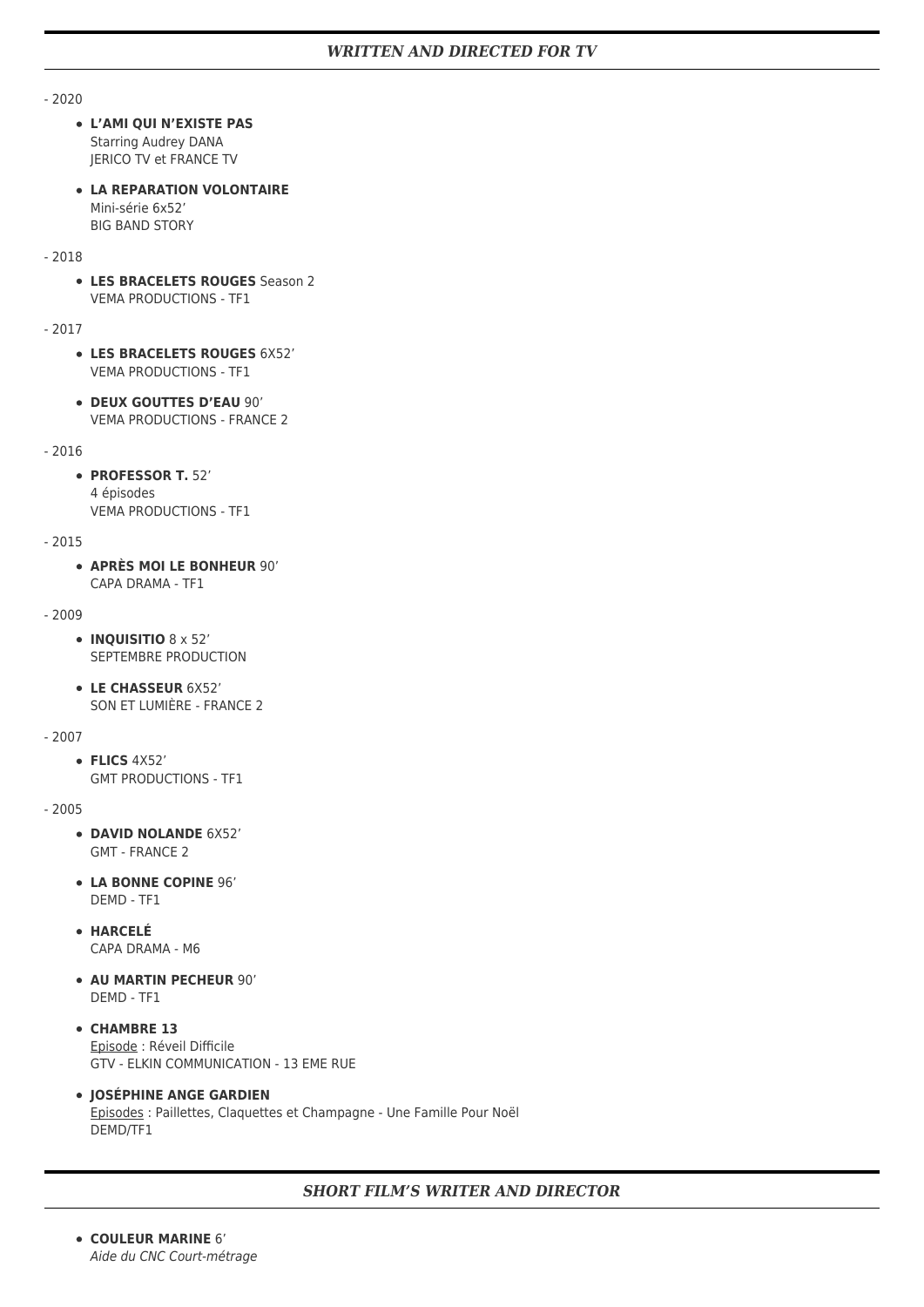Selected in several festivals

- **AMERICAN DREAM** Co-director
- **LES COMPTEURS A ZERO**
- **LES SEPT EPIS** 8' For the Fouquet's
- **ARENE** 22' Produced by Lazennec Tout Court Broadcasted by Arte Bought by foreigners TC Chanel (Australia, Finland, Spain...) "Silver Horse" and Press Prize" @ Larissa Festival (Greece, 1994) Selected in several festivals

# *CINEMA SCRIPTWRITER*

- **DIVERTIMENTO** Written with Clara BOURREAU WAG PRODUCTIONS
- 2016

### **LES YEUX FERMÉS**

Written with Clément PENY MONTEBELLO PRODUCTIONS

**LA CALVITIE**

ESTELLO FILMS

- 2015
	- **L'AMI QUI N'EXISTE PAS** Written with [Olivier NOREK](https://www.winckelmuller.com/Norek.html) JERICO
	- **HÔTEL DU LOUVRE** Written with ERIC GUEHO ET WILLIAM WILLEBROD WEGIMONT MACT PRODUCTIONS

#### - 2013

### **RADIN**

Written with Laurent TURNER Directed by Fred CAVAYÉ **JERICO** 

- **FOUND** BRIO FILMS
- **UN PERE PARFAIT**

Written with Dino GENTILI KABO FILMS

# - 2012

### **GORDINI**

SON ET LUMIÈRE - PATHÉ PRODUCTION

- 2004

### **LE MESSAGER**

Written with avec Hervé RICHEZ REMSTAR

- 2000/1998
	- **JOJO LA FRITE** ANTEFILM

- 1994

### **LES APPRENTIS**

From PIERRE SALVADORI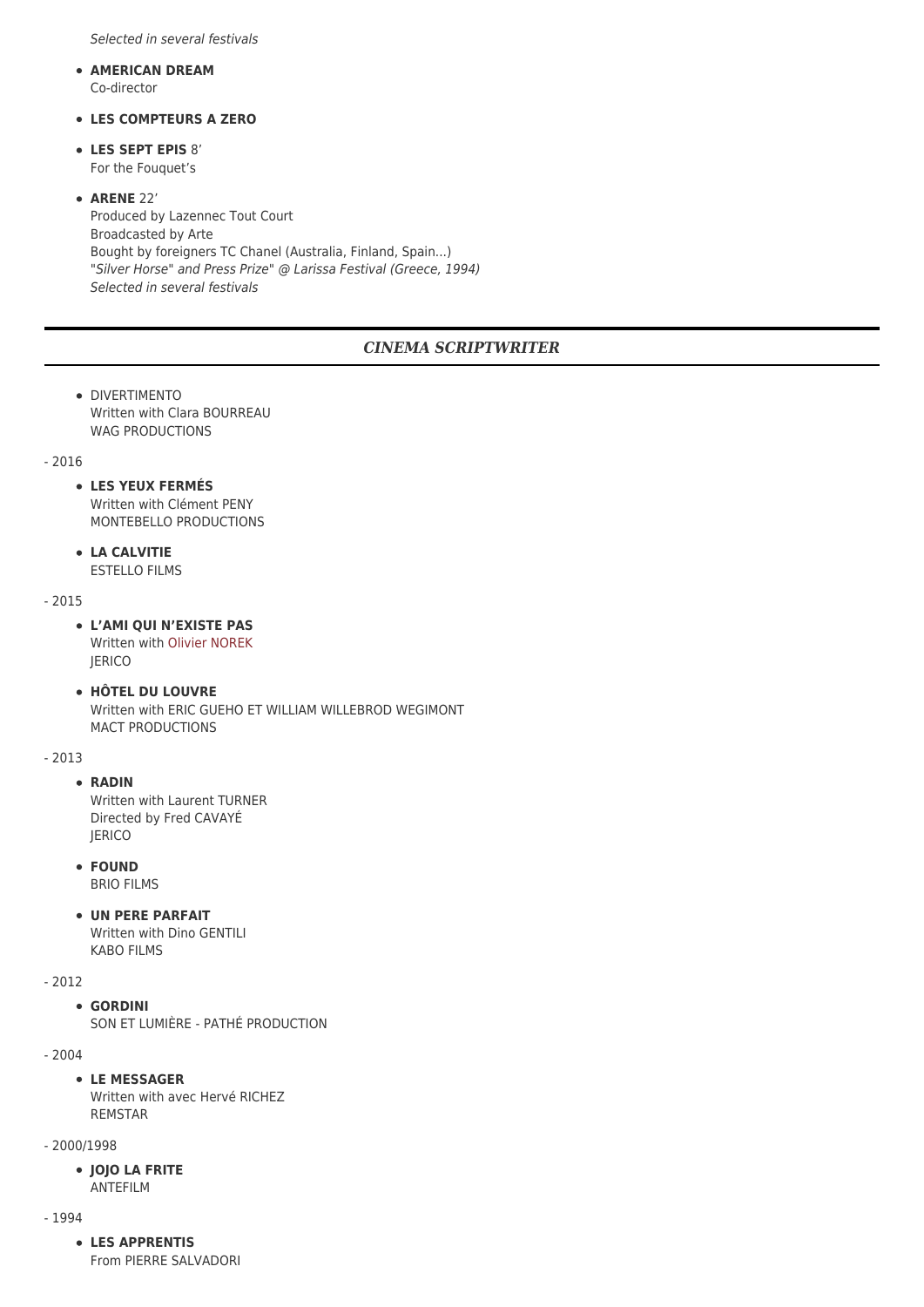### - 1990

- **IMMORTELS EN PERILS** Directed by J.B. MARINOT Best Script @ Youth Film Festival (Cannes, 1990)
- **LA CHAPELLE** Directed by P. WINFIELD
- **CHASSEUR DE REVES** Directed by Olivier BOURBEILLON
- **PIROUETTE**

Directed by Hilton Mc CONNICO

#### **• SCORPION**

Directed by Florence SSTRAUSS First Prize @ Youth Film Festival (Cannes, 1992)

- **QUAND JE SERAIS GRAND MON PERE IL SERA POLICIER** Directed by Vincent MONNET CANAL + - CNC
- **40 ANS, DEMAIN** Réalisé par [José ALCALA](https://www.winckelmuller.com/Alcala.html)

#### **LA 7EME DIMENSION** Co-author

CANAL + Selected @ Avoriaz Film Festival

- **NI DIEU NI MAITRE** Written with Laurent DUSSAUX PRÉSIDENT FILMS
- **FULL UP**
- **TROP D'HOMMES POUR ELLE** Written with Philippe ZÉNATTI
- **UN SI DOUX VENIN**
- **TEL FILS, TEL PERE** Written with Philippe ZÉNATTI
- **CHARITE BUSINESS** ICE 3
- **LE PETIT COLOSSE** ICE 3
- **MIROIR, MON BEAU MIROIR**
- **LE TRIANGLE SECRET** LES FILMS DE LA SUANE
- **ROBOTICIDE** GETEVE

# *TV SCRIPTWRITER*

- 2020

**QUELQUES MAUX D'AMOUR** Written with Christophe FORT TELFRANCE

- 2019

**LES BRACELETS ROUGES** Season 3 VEMA PRODUCTIONS - TF1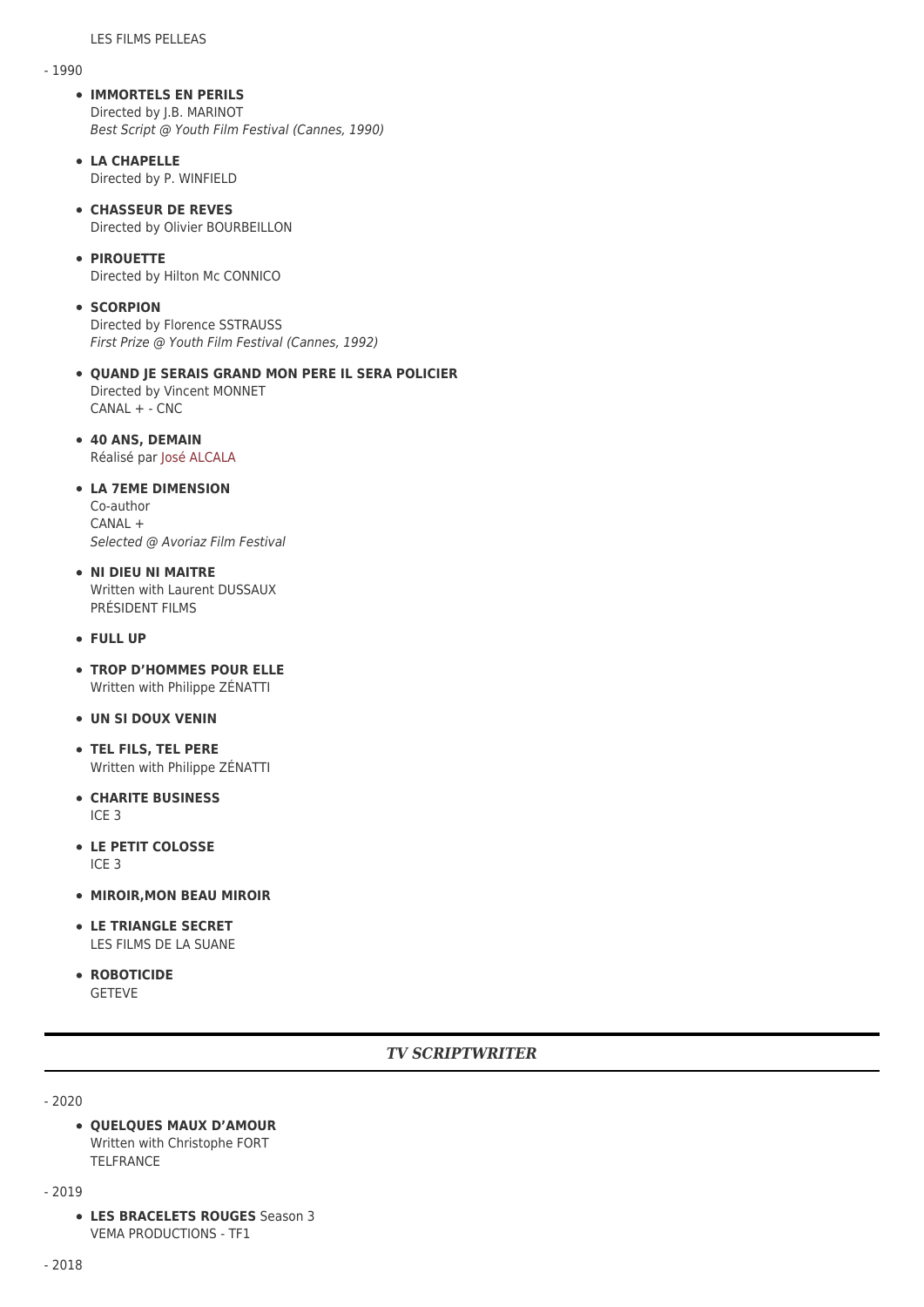#### **LES BRACELETS ROUGES** Season 2 VEMA PRODUCTIONS - TF1

- 2014

### **LA TOUR**

Written with Dino GENTILI VEMA PRODUCTION

### - 2013

**INQUISITIO 2** 6 x 52' Written with Nicolas TAKIAN, Véronique LECHARPY, Lionel PASQUIER et Pierre LAUGIER SEPTEMBRE PRODUCTION

### - 2012

# **15 JOURS PAS PLUS**

Written with Eric TARAUD DEMD PRODUCTIONS

### - 2008

# **FLICS**

Structure with Aymeric Heurtaumont et Yann LE NIVET GMT PRODUCTIONS - TF1

# **LE CHASSEUR**

Episodes A TV serie created by Vassili CLERT, Gérard CARRÉ and Nicolas CUCHE SON ET LUMIÈRE - FRANCE 2

### - 2007

**INFILTRATIONS** 52'

Written with Lionel PASQUIER LA BOÎTE À IMAGES

# **INQUISITIO**

Mini bible en collaboration avec Lionel PASQUIER SEPTEMBRE PRODUCTIONS

### - 2006

**L'UN CONTRE L'AUTRE** 96' Written with Arnaud FIGARET ALMA PRODUCTIONS

### - 2005

**JEFF ET LÉO, FLIC ET JUMEAUX** MURMURES - TF1

### $-2004$

**CLARA ET ASSOCIES** 96' Episode : Que Justice Soit Faite

Written with Arnaud FIGARET ALMA PRODUCTIONS

- **LA BONNE COPINE** Written with Arnaud FIGARET 96' DEMD - TF1
- **LA FINALE** FR 2
- **LA CASE MAGIQUE et PROVENCE** 2 X 26' TÉLÉCIP
- **UN AIR DE FAMILLE** GLEM FILMS
- **AU COEUR DES TOILES** 26x 2'30 ANTEFILM - FR 3

- Before 2004

**SEULE DANS LA NUIT** Adapter